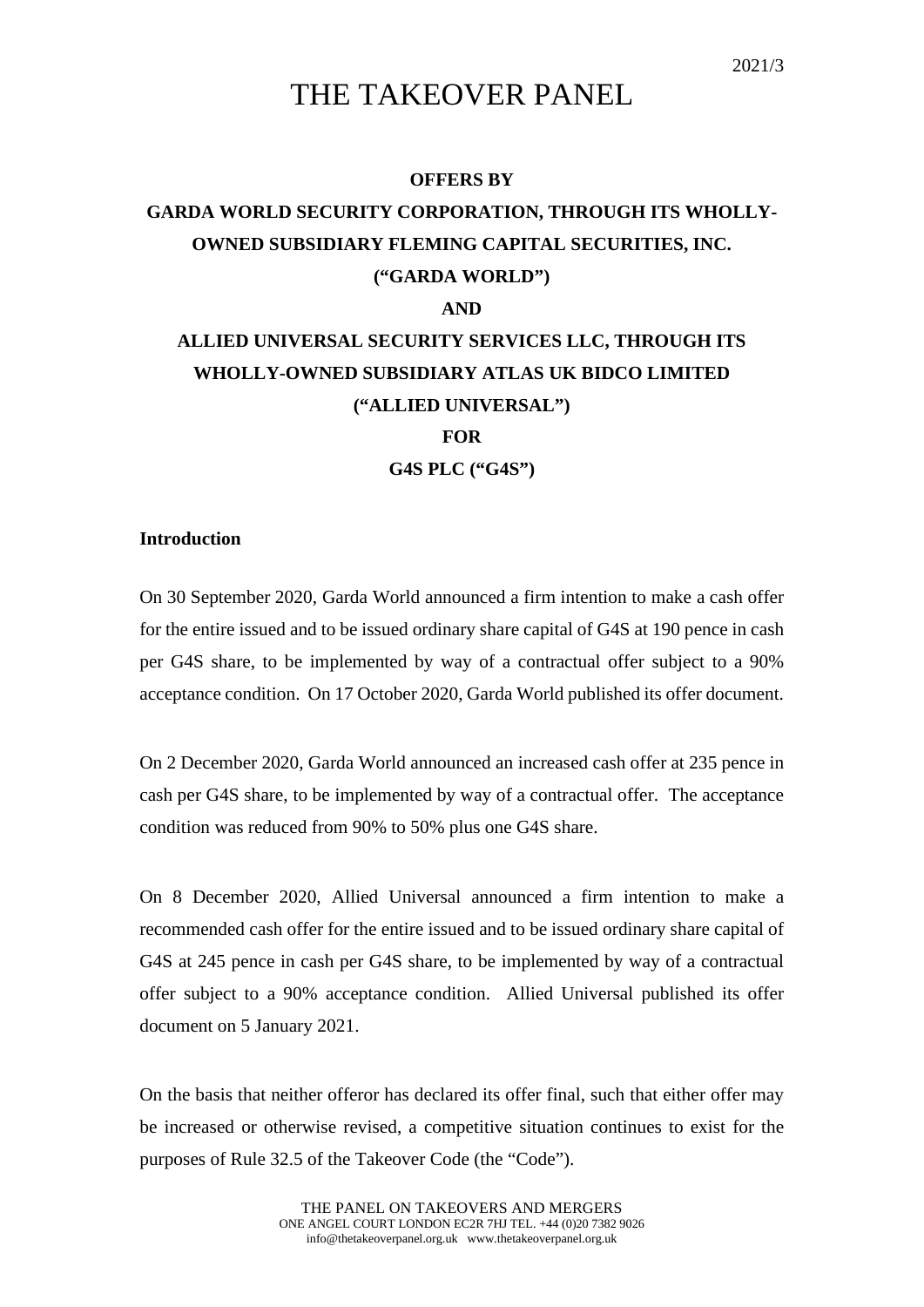In order to provide an orderly framework for the resolution of this competitive situation, and in the absence of any alternative auction procedure having been agreed between the parties, the Panel Executive has, after discussions with the parties, ruled that the auction procedure set out in Appendix 8 of the Code shall be applied and that "Day 46" for these purposes shall be Saturday 20 February 2021.

Accordingly, assuming that a competitive situation continues to exist, the auction procedure is expected to commence at 5.00pm (London time) on Saturday 20 February and, for the purposes of Appendix 8 of the Code:

- (a) "Auction Day 1" shall be Monday 22 February 2021;
- (b) "Auction Day 2" shall be Tuesday 23 February 2021;
- (c) "Auction Day 3" shall be Wednesday 24 February 2021;
- (d) "Auction Day 4" shall be Thursday 25 February 2021; and
- (e) "Auction Day 5" shall be Friday 26 February 2021.

As prescribed by Appendix 8 of the Code, the auction procedure provides for up to five days of public bidding over sequential business days under which:

- (a) each offeror is permitted to bid on Auction Day 1;
- (b) if both offerors bid on Auction Day 1 to Auction Day 3, both offerors are permitted to bid on the following auction day; however, if only one offeror bids on any of Auction Day 1 to Auction Day 3, only the other offeror is permitted to bid on the following auction day;
- (c) if neither offeror bids on any of Auction Day 1 to Auction Day 4, the auction ends; and
- (d) if the auction reaches Auction Day 4, and if either offeror bids on Auction Day 4, both offerors are permitted to bid on Auction Day 5.

The Panel Executive has reserved the discretion to amend the auction procedure as appropriate. In particular, the dates referred to above may be subject to change,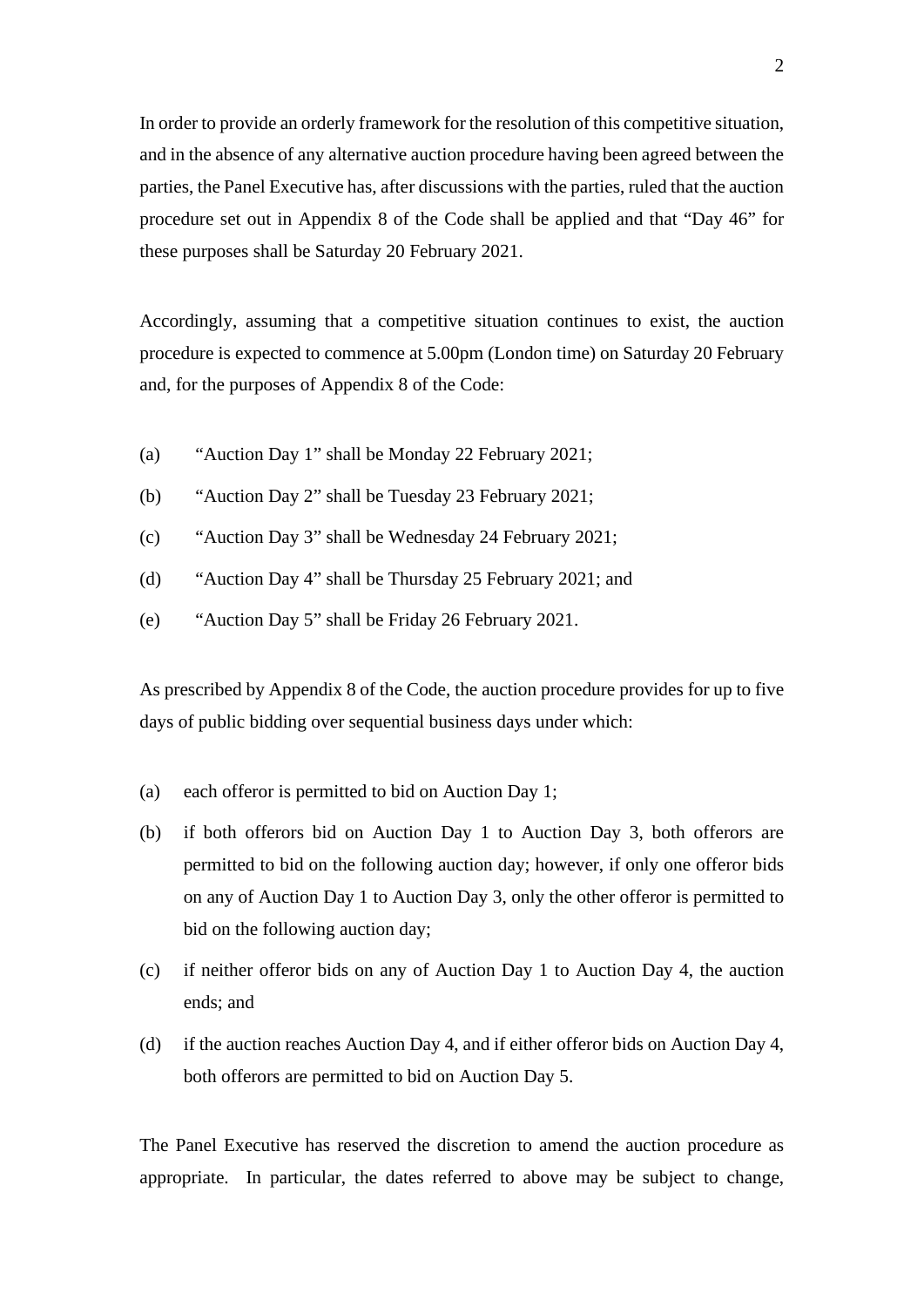depending on the circumstances at the time. In the event of an amendment to the above dates, the Panel Executive will make a further statement.

Save for a revised offer announced in accordance with the auction procedure, neither offeror will be permitted to announce or to make a revised offer for G4S on or after 5.00pm on Saturday 20 February 2021.

A revised offer announced by either offeror during the auction procedure need not be: (a) in any particular specie (although it must include all forms of offer consideration including alternative offer consideration, previously announced by that offeror at no less than the level previously announced); (b) subject to any minimum increment above the level of the offer previously announced or made by that offeror; or (c) on terms superior to or more favourable than the terms of the offer previously announced by the other offeror.

Pursuant to section 2(i) of Appendix 8 of the Code, the Panel Executive will make an announcement confirming when the auction procedure has ended.

The application of the auction procedure set out in Appendix 8 of the Code means that it is possible that the auction procedure may end in circumstances where the revised offers of each offeror are at the same price in cash.

Following the end of the auction procedure, save with the consent of the Panel Executive, neither offeror is permitted to revise the price of its offer for G4S from that established by means of the auction procedure or to introduce any new alternative offer unless, under the normal provisions of the Code, a person other than (a) Garda World or Allied Universal or (b) any person acting in concert with either Garda World or Allied Universal announces a firm intention to make an offer for G4S. If G4S declares or pays a dividend between the conclusion of the auction procedure and the end of the offer period, each offeror will reduce the terms of its offer by an amount per share equal to the amount of the dividend per share.